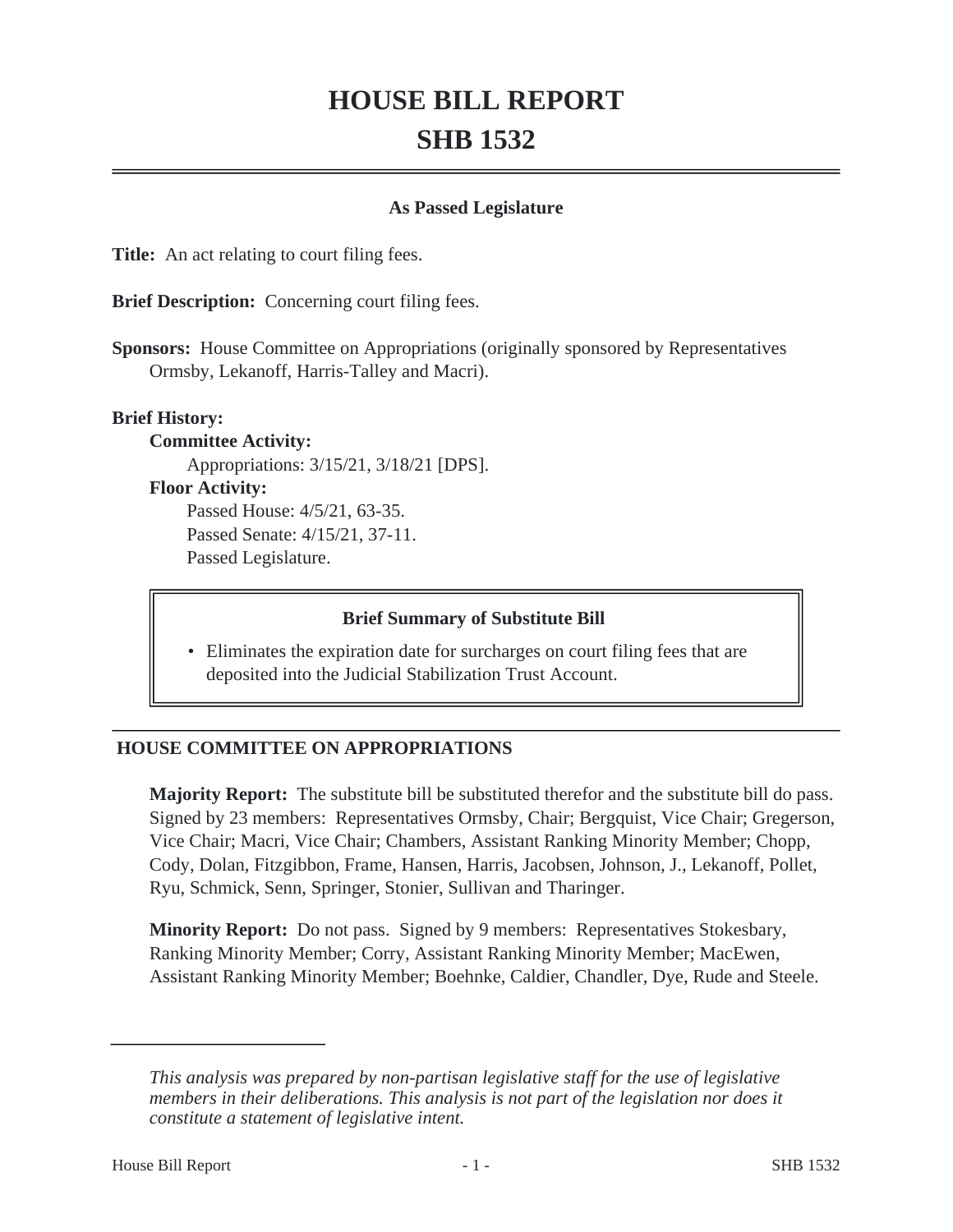**Staff:** Yvonne Walker (786-7841).

# **Background:**

# Filing Fees.

Superior and district courts are authorized to collect filing fees and other fees for court services. Revenue from superior court filing fees is split with 46 percent going to the state and the remainder going to the county. Revenue from district court filing fees is split with 32 percent going to the state and the remainder going to the county.

# Surcharges on Filing Fees.

Legislation enacted in 2009 authorized temporary surcharges on filing fees in superior and district courts. Superior court filings were subject to a \$30 surcharge, except filings of an appeal from a court of limited jurisdiction, where the surcharge was \$20. District court filings were subject to a \$20 surcharge, except small claims filings, which were subject to a \$10 surcharge.

Legislation enacted in 2013 extended the expiration date for the surcharges until July 1, 2017, and extended the revenue split from the surcharges between the state and the county collecting the fee, with 75 percent going to the state and 25 percent going to the county. Local revenue going to the counties from the surcharges must be used to support local trial courts and court-related costs. Legislation enacted in 2012 increased the temporary surcharges on filing fees by \$10.

Legislation enacted in 2017 extended the expiration date for the surcharges until July 1, 2021, except for the surcharges on small claims filings.

State revenue from the surcharges must be remitted to the State Treasurer for deposit into the Judicial Stabilization Trust Account (Account). Expenditures from the Account may only be used for the support of judicial branch agencies.

# **Summary of Substitute Bill:**

The expiration date for surcharges on superior court and district court filings is eliminated.

# **Appropriation:** None.

**Fiscal Note:** Available.

**Effective Date:** The bill contains an emergency clause and takes effect on July 1, 2021.

# **Staff Summary of Public Testimony:**

(In support) This bill will remove the sunset date for surcharges on filing fees and will